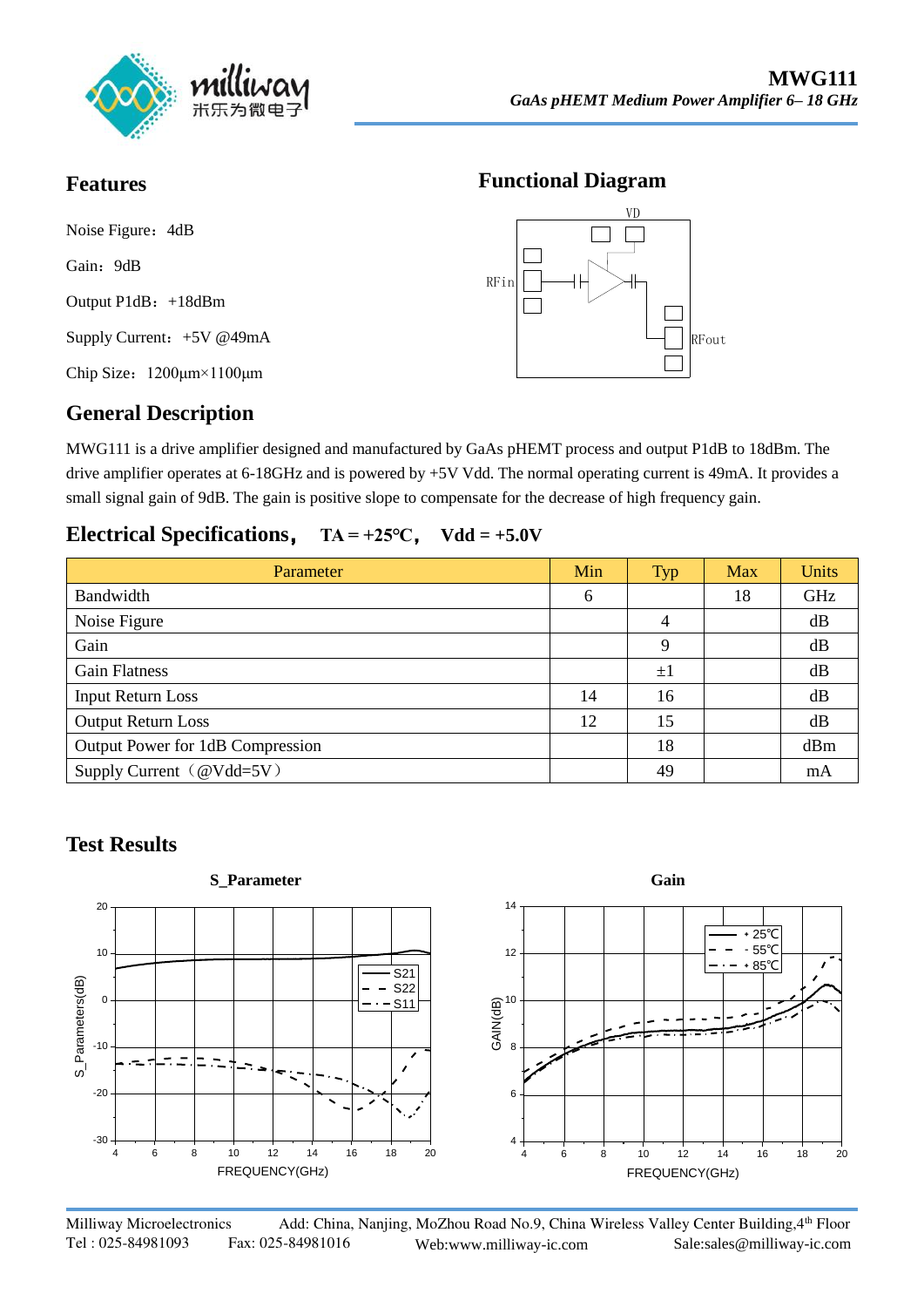

RETURN LOSS(dB)

**Input Return Loss**

#### **Input Return Loss**







**Output P1dB** 



+25℃ -5 ﹣55℃  $\overline{\phantom{a}}$  $- * 85^{\circ}C$ -10 -15 -20 -25 -30 4 6 8 10 12 14 16 18 20 FREQUENCY(GHz)

0

**Noise Figure**



Milliway Microelectronics Add: China, Nanjing, MoZhou Road No.9, China Wireless Valley Center Building, 4th Floor Tel : 025-84981093 Fax: 025-84981016 Web:www.milliway-ic.com Sale:sales@milliway-ic.com